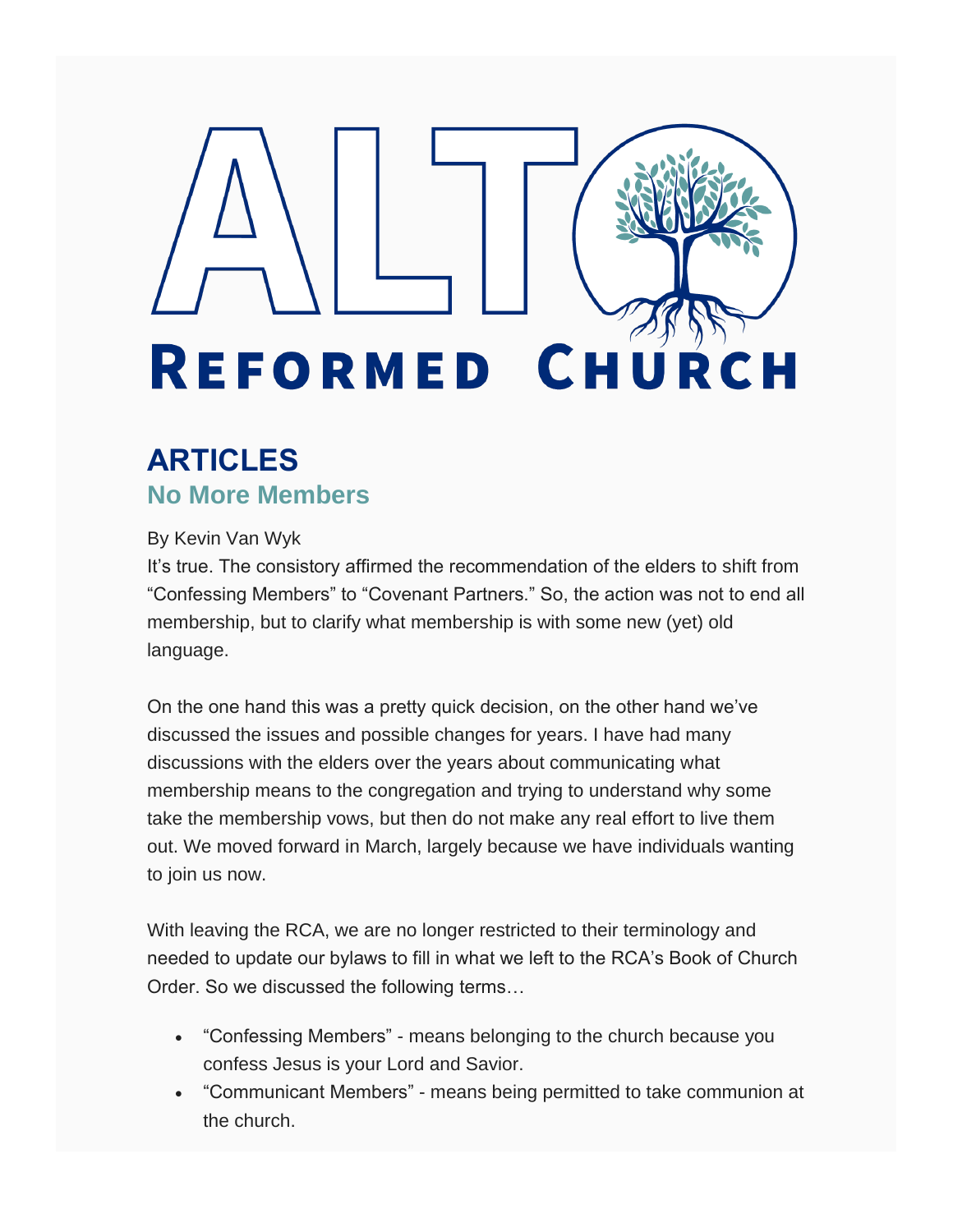• "Participating" or "Active Members" - means belonging and being involved in the church.

In the end, the elders preferred "Covenant Partners" for several reasons. They are addressed more fully in the new "Covenant Partnership" packet.

#### **The Covenant Partnership Packet Update**

Elders have just received a copy along with our youth who are interested in joining at the youth service in May. We do plan to distribute this to all in the near future and are planning on a "Covenant Partnership Class" for guests and attendees on May 15 from 11am-1pm.

The primary reason for the change was to bring greater weight to the vows which we make in joining a church, as we believe the Bible clearly calls us to be devoted to one another (Acts 2:42-47), to love one another (John 13), and partner with one another (Phil. 1:4-5). There really is to be a linking of arms as we serve each other and witness to the world.

We covenant with one another to build trust in one another and faith in God. As we make commitments to believe and act in God-honoring ways and then urge each other along in living out those commitments, we build our faith, maturity, and unity. As well, the practice of covenanting is all throughout the Bible. **So, we encourage you to join us in covenanting and partnering in ministry.**

I join Paul in his prayer for Philemon that you may be greatly blessed in partnering with other believers.

"I pray that your partnership with us in the faith may be effective in deepening your understanding of every good thing we share for the sake of Christ." (Philemon 1:6)

#### **Titus Two**

By Doug Shotsky

**Titus 2:1-7a** - **1** You, however, must teach what is appropriate to sound doctrine. **2** Teach the older men to be temperate, worthy of respect, selfcontrolled, and sound in faith, in love and in endurance.

**3** Likewise, teach the older women to be reverent in the way they live, not to be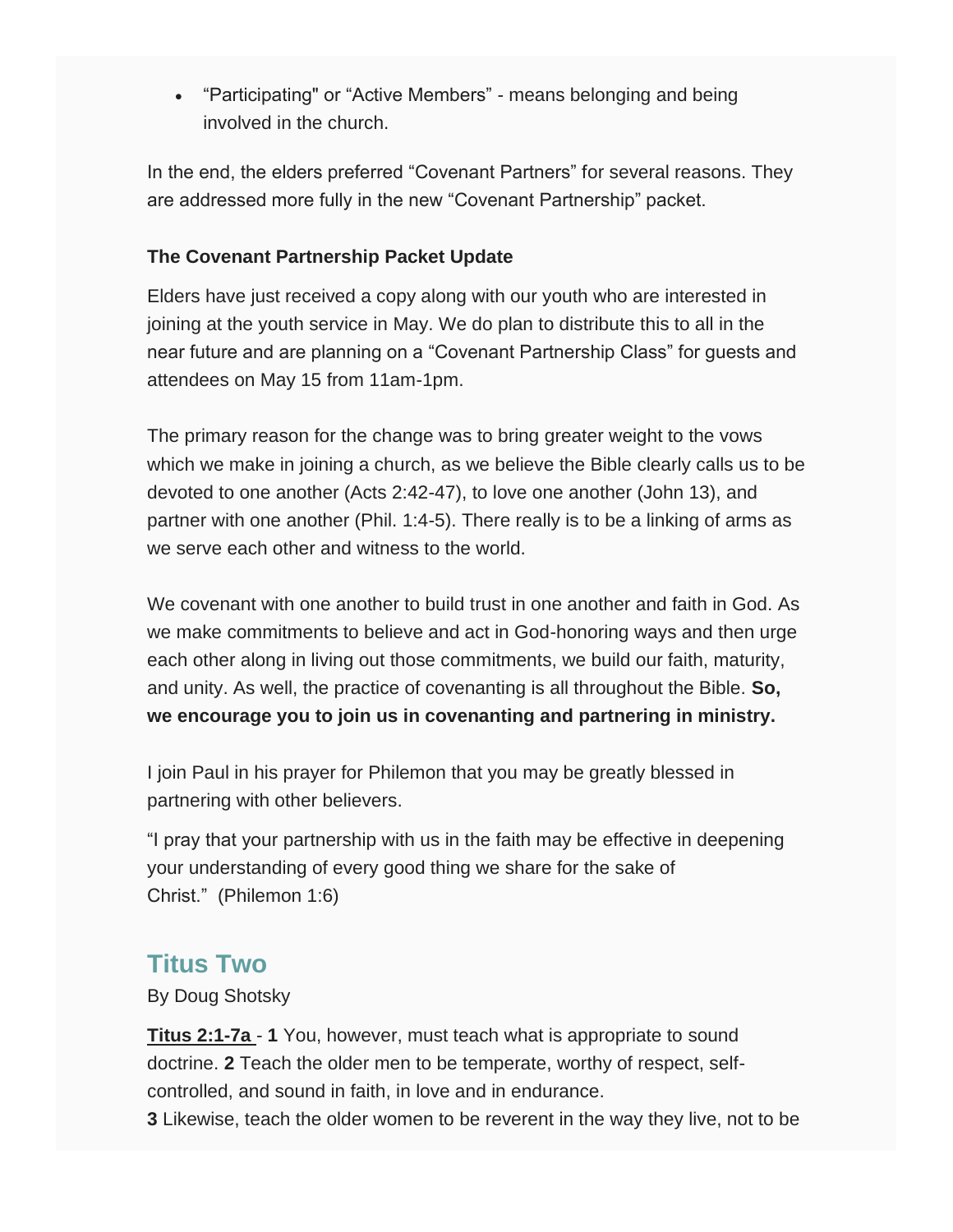slanderers or addicted to much wine, but to teach what is good. **4** Then they can urge the younger women to love their husbands and children, **5** to be selfcontrolled and pure, to be busy at home, to be kind, and to be subject to their husbands, so that no one will malign the word of God.

**6** Similarly, encourage the young men to be self-controlled. **7** In everything set them an example by doing what is good.

Titus Two. I want these two words to become familiar to everyone in our church. The principles found in this chapter are the essence of discipleship and this is where we're headed as a church. We need, need, need to intermix our generations so that those who are further along in life can pour into those in the previous seasons with the wisdom and experience God has given them.

When I say Titus Two, this certainly includes things like Sunday school, bible class, and youth group, but I want it to include bible studies, small groups, life on life mentoring from older men and older women pouring into the lives of younger generations. I hear so many young women pleading for someone to take them under their wings, teach them, talk to them, listen to them, and to be a person of peace that they can confide in and count on. Men are less inclined to express this desire, but I see a generation of young men coming up that are going to be discipled by the world if we don't have men of God stepping up and stepping in to mentor, guide, teach, and correct.

I believe that Satan has many of us caught up in negative thinking and believing lies that keep us from building these necessary relationships. I so often hear people say things like, "I don't have anything to offer." "I don't really know the bible that well." "I'm not as good at that as other people." "My season has passed, it's time for someone else to do it." All of these types of thoughts are just the things that Satan wants us to believe to keep us from fulfilling the work that God has for us.

So next time you're tempted to believe your negative thoughts, instead be reminded of these words from Paul in 1 Corinthians 1:5 & 7:

*5 For in him you have been enriched in every way—with all kinds of speech and with all knowledge— …7 Therefore you do not lack any spiritual gift as you eagerly wait for our Lord Jesus Christ to be revealed.*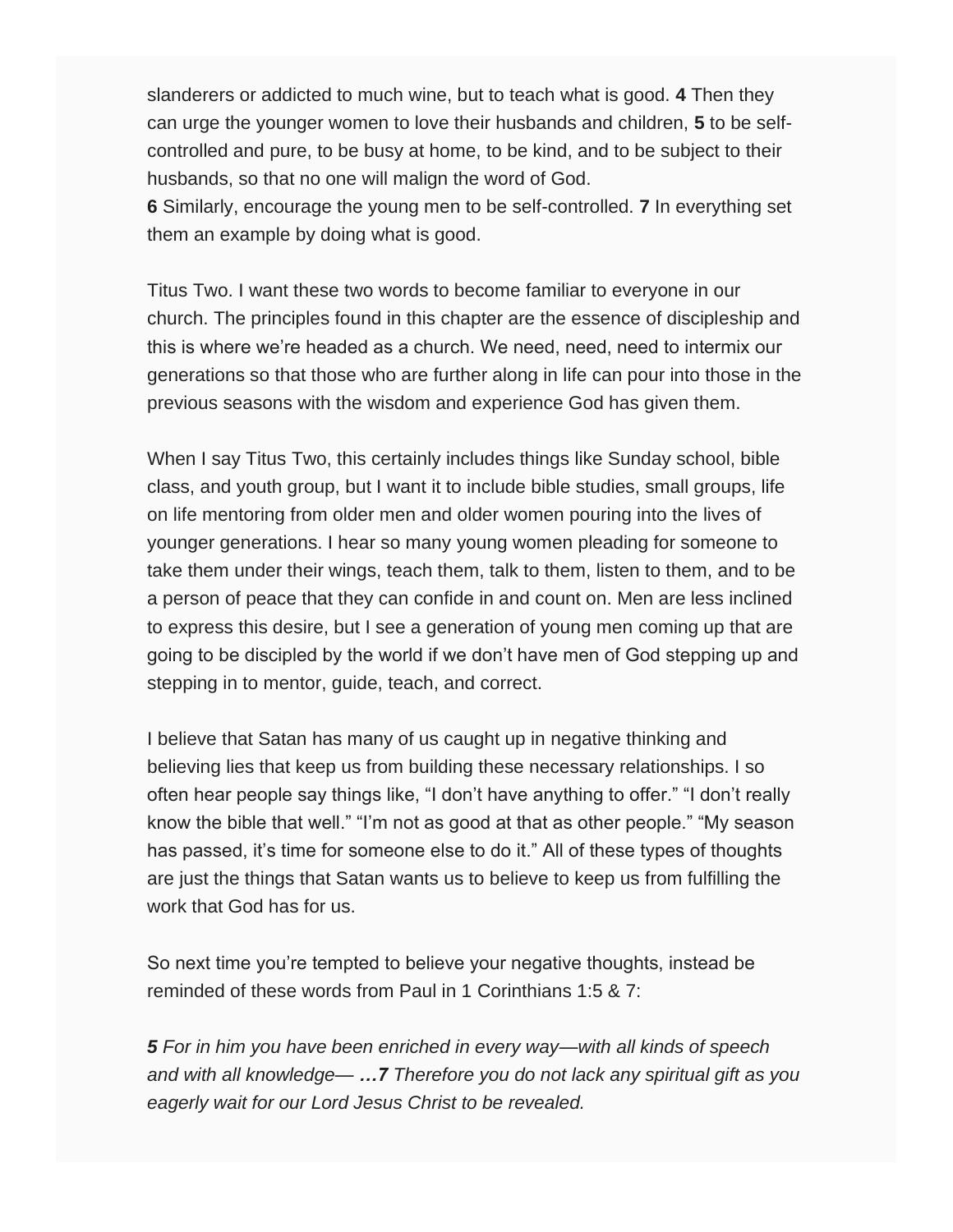It's so easy for us to look at ourselves and think that we lack what we need, but when we remember that we're in Christ, we have all we need! Someone else needs you. The Body of Christ needs you. So familiarize yourself, not only with the words of Titus Two, but with the ways of Titus Two. The truth is you need others, and others need you.

## **Prayer Requests and Praises in Youth Ministry**

By Jessa Ter Beest

- Praise! We have 25 people signed up for the Jamaica Mission Trip in June including 17 kids and 8 adults.
- Praise! High School numbers have been in the upper 20s and 30s and many of these students are doubling up on their learning by coming to Monday night Bible studies as well.
- Praise! Many Middle Schoolers are still leading prayer with their lunch tables or before school!
- Praise! We have several students excited about becoming Covenant Partners at Alto.
- Prayer Request: For our students to be bold in their faith and standing up for truth while also showing the love of Jesus. This is tough for anyone, but as a teenager in today's world it's even more difficult.
- Prayer Request: For students preparing to share their testimony at the youth service in May.
- Prayer Request: For preparations and fundraiser for the Jamaica Mission Trip
- Prayer Request: For our students, coaches and teachers to continue learning The Truth by reading and studying their Bibles and spending time in prayer.

## **Save the Date**

By Adrea Daane June 20-24 Take a walk through Genesis with us this summer for our annual VBS week!

Volunteer sign-ups will be out in the next couple of weeks for any incoming 6th graders and up. Registration for all 3 year olds through 5th graders will open on May 1st and run through the month. Keep your eyes open for upcoming announcements and details!!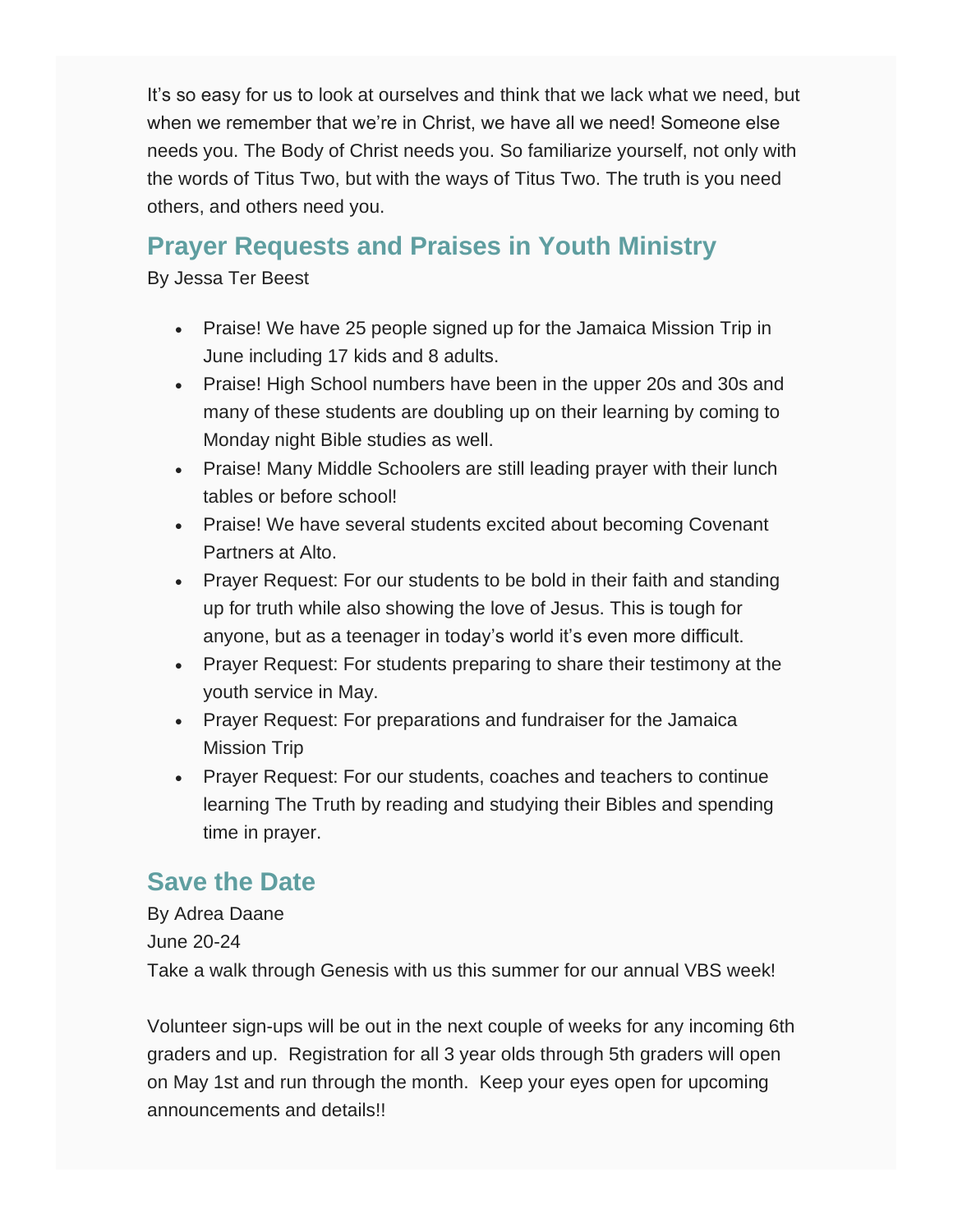We spent a day over our spring break working on some of the decorations. So thankful for those who came and served in this fun way!!





# **MESSAGES**

A loving thank you for all the ways you remember me and most of all your prayers. We have a wonderful church who loves our wonderful Lord. I also want to thank the middle schoolers for the wonderful valentine card you wrote me. You are so special and you made me so happy and always walk with Jesus.

-Helen Straks

I'm sorry this is so overdue. First, we want to thank the church for the visit from Jerry Medema at Christmas and for the box of candy. It was much appreciated. We also want to thank everyone who sent cards during Al's recent surgeries. Thanks for visits, calls from pastors and our elder, goodies brought and most of all for the prayers for his recovery. We are also very thankful for rides to Madison. Al still is not mobile, but the fusion is healing. Please pray for continued healing in Al's ankle and for good results at his next doctor visit on April 14. We are thankful for our very loving and caring church family. God is good!

-Al & Doris Harmsen